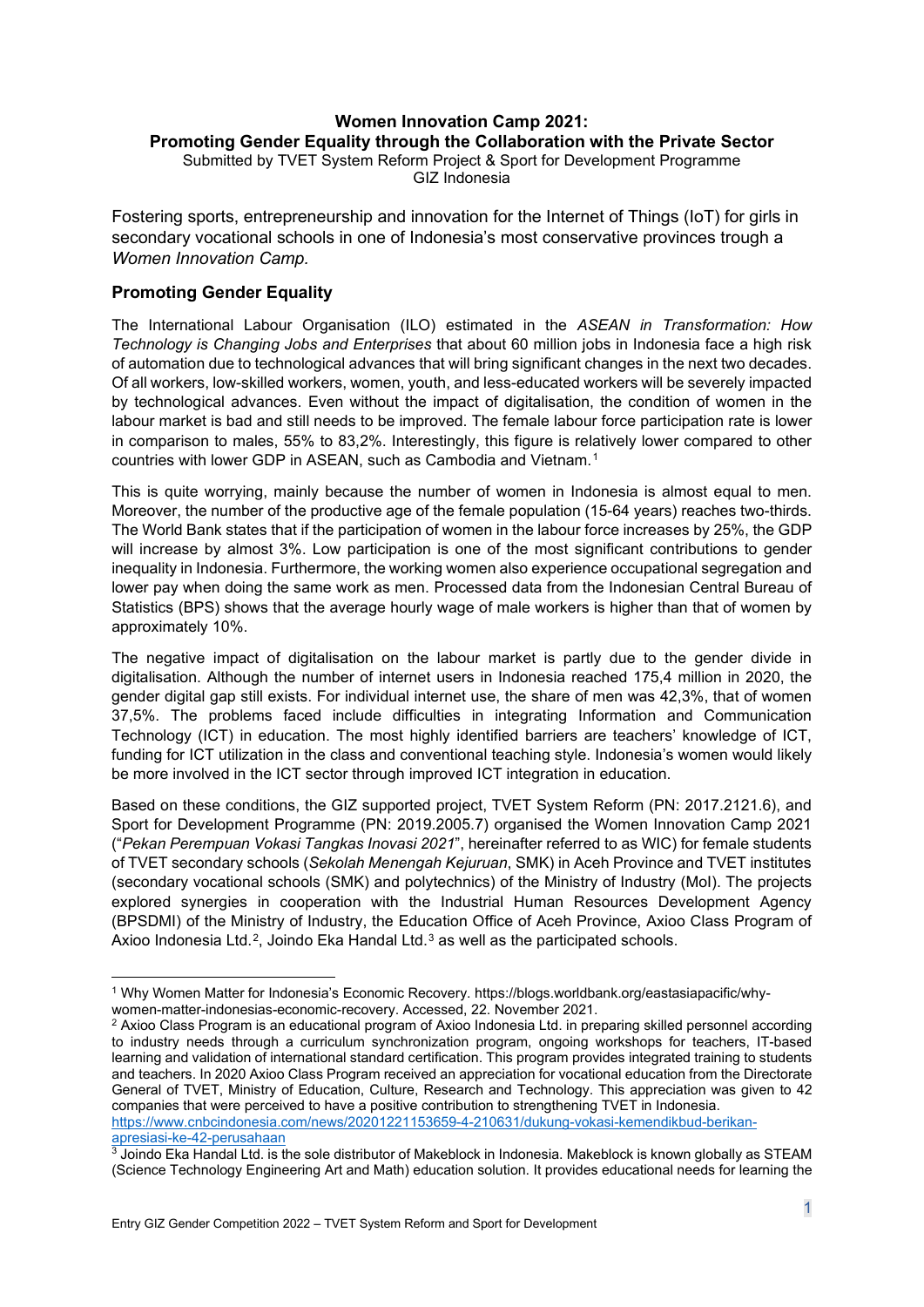The WIC consisted of three series of activities, namely: **(1)** Webinar on Women and Technology, **(2)** Workshop on Women and Leadership through Sport and **(3)** Training on Internet of Things. The activities aim to **(1)** introduce digital science and technology to female TVET students of both secondary and higher education, **(2)** raise awareness on the importance of diversity at the workplace and **(3)**  improve students (and teachers) innovation, creativity competence, leadership as well as their research mentality.

The **Webinar on Women and Technology** marked the launching of the WIC activities series. It was conducted on April 1st, 2021 and participated by more than 500 female students. The webinar presented two female role models with successful careers in the male-dominated world of work, i.e., Rachel Gabriella, a solution engineer at Makeblock Indonesia and Wiwin Yuningsih, a sports teacher, coach, and former National Football Player. They described the challenges and shared how they can further develop their career in IT and sports. In addition, a representative of the Axioo Class Program, an Indonesian computer manufacturer, presented their take on the future of the world of work. The organiser also explained the Internet of Things (IoT) training plan and invited the participants to submit Internet of Things project proposals to be included in the WIC event. In total, more than 200 students formed into 83 groups submitted their proposals. Based on specific criteria, 18 best proposals were selected by the organiser team and therefore eligible to participate in the following activities.

The Workshop on Women and Leadership through Sport was conducted from May 22<sup>nd</sup> to June 4<sup>th</sup>, 2021. It was facilitated by two regional moderators who had previously been trained in a "Sport for Gender Equality" (S4GE)-Training of the Sport for Development (S4D) Sector Programme together with the German Sport University in Cologne. For the planning of their activities, they adapted the acquired knowledge about sport as a tool to enhance gender equality to the local circumstances and the cultural context in the province of Aceh. Using the attractiveness of sport as a tool to empower women and girls, promote gender equality and employability can be a good strategy to approach vocational students. It has the potential to strengthen students' self-confidence and to equip them with life skills that will help them overcome difficult situations in their everyday lives and improve their prospects for the future. The workshop, which was divided into three sessions, was attended by 12 groups of each 36 female students from the Aceh province. The main goal of the workshop was not only raising the awareness about women in development and increasing of the sensitivity with regard to sport for gender equality, but also using the accessibility of sport to build competencies/skills that are relevant for the employability of the participating students. After the introductory session, participants were asked to prepare two group projects, either (1) a video/infographics campaign on the role of women in technology innovation (STEAM) or leadership; or (2) a sports/game video on the topic "Sport for Development: Leadership (coaching and decision making), collaboration, critical thinking, innovation, creativity, and time management through sports/traditional games" produced in cooperation between a male and a female student. During the process, the two facilitators were available to answer questions or other necessary support to the groups. At the end, the best group assignments for the campaign on gender awareness were selected: they are students from the *SMK PPN Saree* (*Stigma Perempuan dalam Peran Kepemimpinan*, Stigma of Women in Leadership), from *SMKN 1 Banda Aceh* (*Perempuan bukan Perumpamaan*, Women are not Parables) and from *SMKN 1 Banda Aceh* (*Perempuan Bisa, Perempuan Hebat*, We can do it!).[4](#page-1-0)

The **Internet of Things (IoT) training and competition** was conducted on June 24<sup>th</sup> – 29<sup>th</sup>, 2021 and participated by 54 selected students. The training was facilitated by trainers of the Axioo Class Program and Makeblock Indonesia. After the training, trainees were given 2-weeks' time to develop an IoT based innovation project based on their proposal. The best innovation projects are **DIY blind Colour Test** developed by the students from *SMAK Bogor*, a **Liquid Waste** Analysis using the IoT by students from *SMAK Padang* and an **IoT based Smart Door Lock** by the student from *SMKN 1 Banda Aceh*. The projects were assessed based on its originality/ novelty, conformity to the theme, benefits, ease of development process and operation.

<sup>21&</sup>lt;sup>st</sup> century technology through robotics, programming, mechatronics and electronic education. <https://www.makeblock.com/>

<span id="page-1-0"></span> $4$  The result of the Workshop on Women and Leadership through Sport are available for access in the following link: WORKSHOP [PEREMPUAN SMK BISA, PEREMPUAN SMK HEBAT! \(padlet.com\)](https://padlet.com/ana_genabuddin/rposro66684m7u49)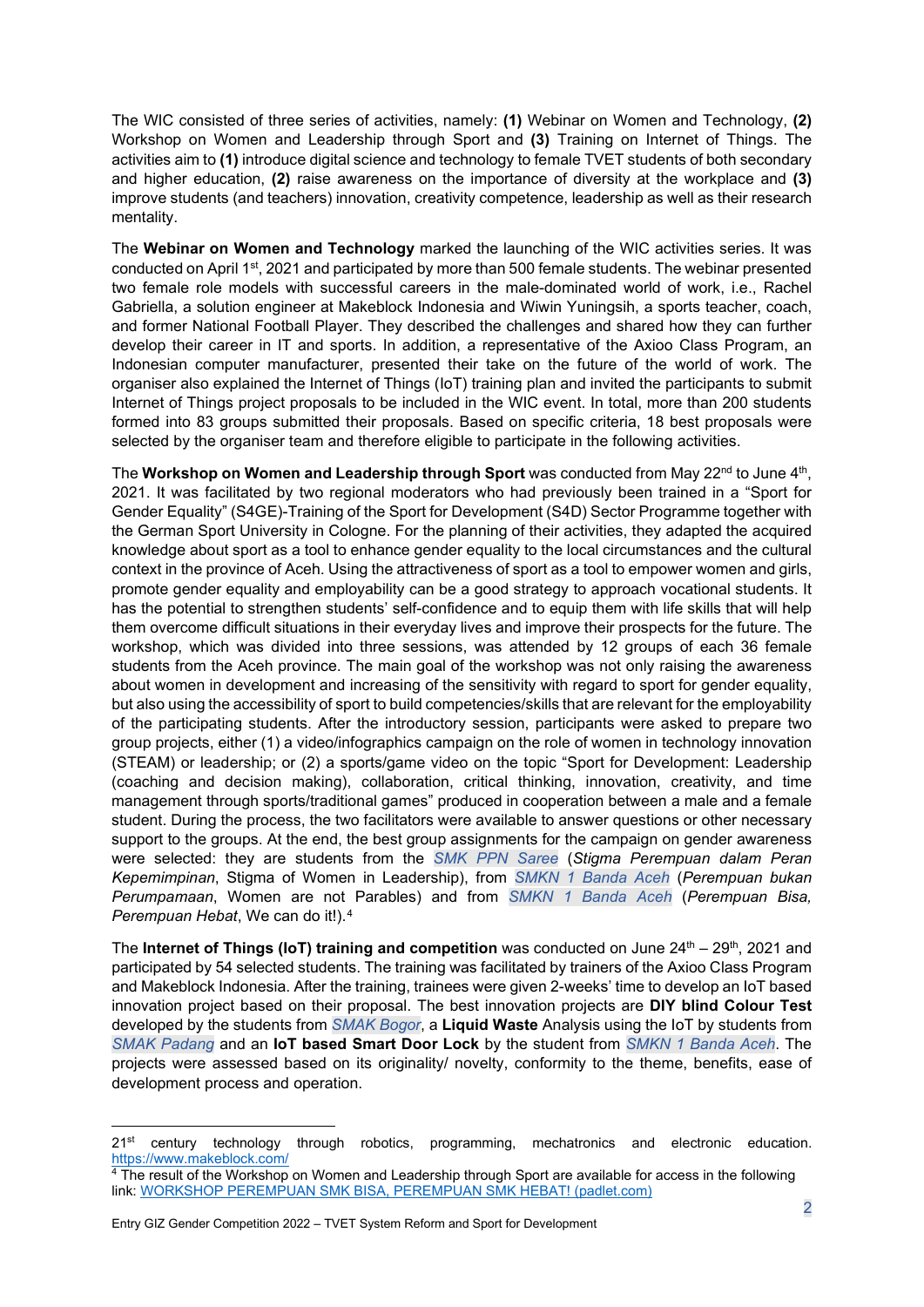## **Gender as a quality feature of our work**

The Women Innovation Camp 2021 is an upgraded replication of an activity conducted in 2016 by the predecessor project of Sustainable Economic Development through TVET (PN: 2015.2112.9). The commissioning party mandated the implementation of the activity. Activity implementing partners, i.e. Coordinating Ministry for Economic Affairs, Ministry of Industry, Ministry of Education, Culture, Research, and Technology, Axioo Indonesia Ltd. and Joindo Eka Handal Ltd., as well as the participated schools welcomed the invitation enthusiastically to cooperate in promoting gender equality. Representative of Ministry of Women's Empowerment and Child Protection (MoWE-CP), the national driving force in integrating gender issues into all development policies and programs, attended in the Webinar on Women and Technology to see gender mainstreaming activities in the TVET sector.

## **Gender and Result Based Monitoring**

The subject of gender is well integrated and serves as one of main issues of the TSR project. It is monitored regularly through the results-based monitoring system. One of indicators of the TSR project is "*At least 2 (two) ministries and 2 (two) private sector initiatives have included gender equality aspects in their vocational training action plan"*. In the follow-on project currently being implemented (2021- 2024), the gender issues are increasingly emphasized and reflected in one of the indicators at the module level, namely: *The ratio of women in the training fields geared to future occupational profiles at vocational secondary schools (SMK) in engineering, information and communications technologies and renewable energy has risen nationwide to 25% in accordance with the TVET National Strategy* as well as indicator at the output level, as follow: *8,000 in-company trainers, 3,200 of whom women, have been certified by KADIN or the line ministries*.

The monitoring is carried out periodically using data on trainees enrolled in the cited occupational profiles by gender derived from annual key education data and statistics of the Ministries of Education, Culture, Research and Technology, as well as annual In-Company Trainers data from the Indonesian Chamber of Commerce and Industry as other organizers of In-company trainers, among others Ministry of Manpower, Ministry of Industry and Ministry of Education, Culture, Research and Technology. The project progress is regularly updated either annually or biannually by the Monitoring and Evaluation advisors. A Monitoring and Evaluation meeting with the partner is also regularly conducted to provide updates to the steering committee of the project.

Furthermore, also the current phase of the Sector Programme Sport for Development puts a high emphasis on the implementation of activities promoting gender equality. For this purpose, the following module objective indicator was formulated in the impact matrix: *"80 percent of freshly educated multipliers on "Sport for Gender Equality" will implement one activity on the basis of the "S4D Resource Toolkit" to enhance gender equity within the framework of their S4D training sessions"*.

The S4D Sector Programme commissioned the Interdisciplinary Centre for Gender Studies (ICFG) of the University of Bern/Switzerland to develop and elaborate a concept for capacity development in the use of sport to promote gender equality. The concept allowed to train multipliers on "S4D and gender" in different GIZ partner countries/regions in a systematic way. Based on information from local GIZ staff and S4D instructors in the Western Balkans, Morocco, Colombia, Uganda, and Kenya, the concept aimed at a general outreach with local application. This concept helped to provide the programme with a comprehensive insight into the field. The information gained not only contributed to the S4GE-training, but also offered ideas for improvements or further activities in the field.

To ensure monitoring, the sector project has developed an Overall Project Monitoring Tool that not only tracks that the activities mentioned in the indicator are counted, but also what these activities are and in which countries they take place. The monitoring on the gender activities is carried out periodically and regularly updated by the Gender focal points of the S4D Sector Programme. In addition, the gender team is in close contact with the trained multipliers of the S4GE-training (e. g. in the context of a huddle that takes place every two months) and can support, track and monitor the planned and implemented activities in the field of gender. In doing so the Gender Team established different monitoring and evaluations formats such as a narrative report for the trainers to get information about their S4GE